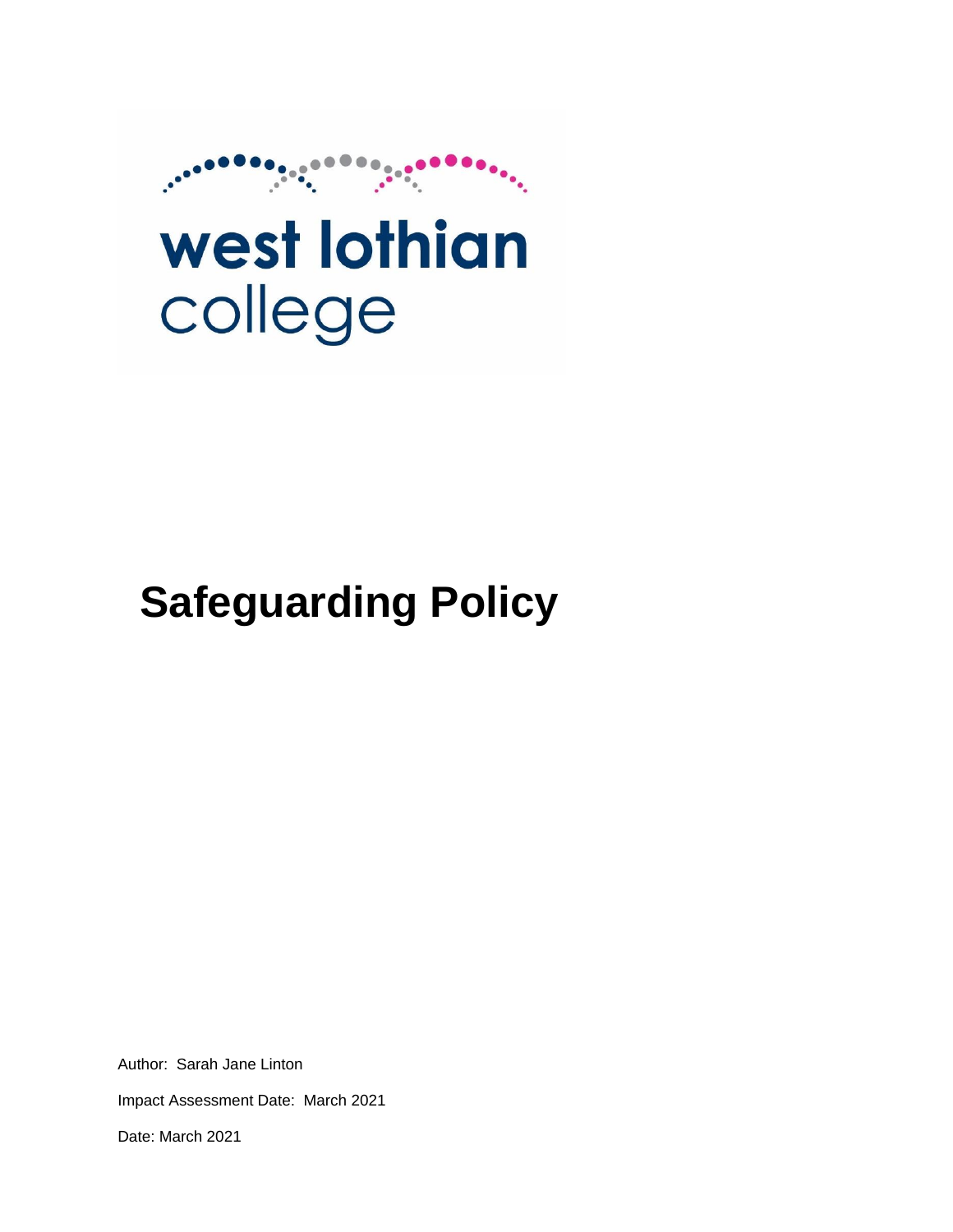| <b>History of Changes</b> |                                                                   |                      |          |
|---------------------------|-------------------------------------------------------------------|----------------------|----------|
| Version                   | <b>Description of Change</b>                                      | <b>Authorised by</b> | Date     |
| 1.1                       | Combined child safeguarding and<br>adults at risk policy          | M Forisky            | March 21 |
|                           | Updated procedures for both                                       |                      |          |
|                           | Online reporting introduced to<br>safeguarding                    |                      |          |
|                           | Change header and footer                                          |                      |          |
|                           | Removed additional materials from<br>polices to be held in Moodle |                      |          |
|                           |                                                                   |                      |          |
|                           |                                                                   |                      |          |

West Lothian College is an inclusive organisation and all policies, procedures, strategies, plans, provisions, criteria, functions, practices and activities, including decisions and the delivery of services are assessed to consider the impact on staff and students covered by the Equalities Act 2010 by the completion of an Equalities Impact Assessment (EIA).  Protected characteristics are defined as age, disability, gender reassignment, marriage or civil partnership (in employment only), pregnancy and maternity, race, religion or belief, sex, sexual orientation. 

Please see end of this document for EIA.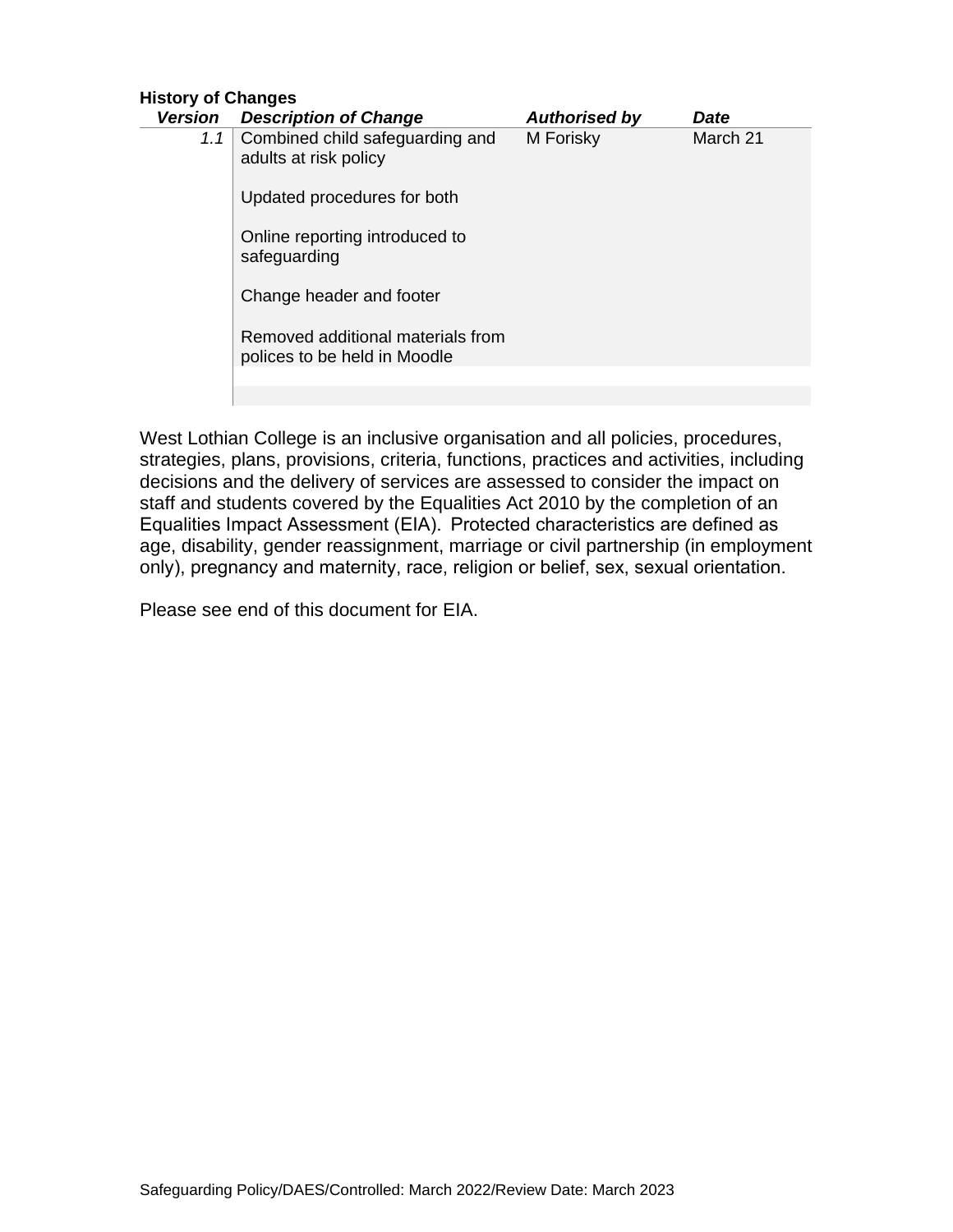| <b>Contents</b> |                                                      |  |
|-----------------|------------------------------------------------------|--|
| $1 \quad$       |                                                      |  |
| 2 <sup>1</sup>  |                                                      |  |
| 3 <sup>1</sup>  |                                                      |  |
| 4               |                                                      |  |
| 5 <sub>5</sub>  |                                                      |  |
| $6\overline{6}$ |                                                      |  |
| $\overline{7}$  |                                                      |  |
|                 |                                                      |  |
|                 |                                                      |  |
|                 | <b>Appendix 3 - Procedure Flow Chart</b>             |  |
|                 | <b>Appendix 4 - Example of Online Reporting Form</b> |  |
|                 |                                                      |  |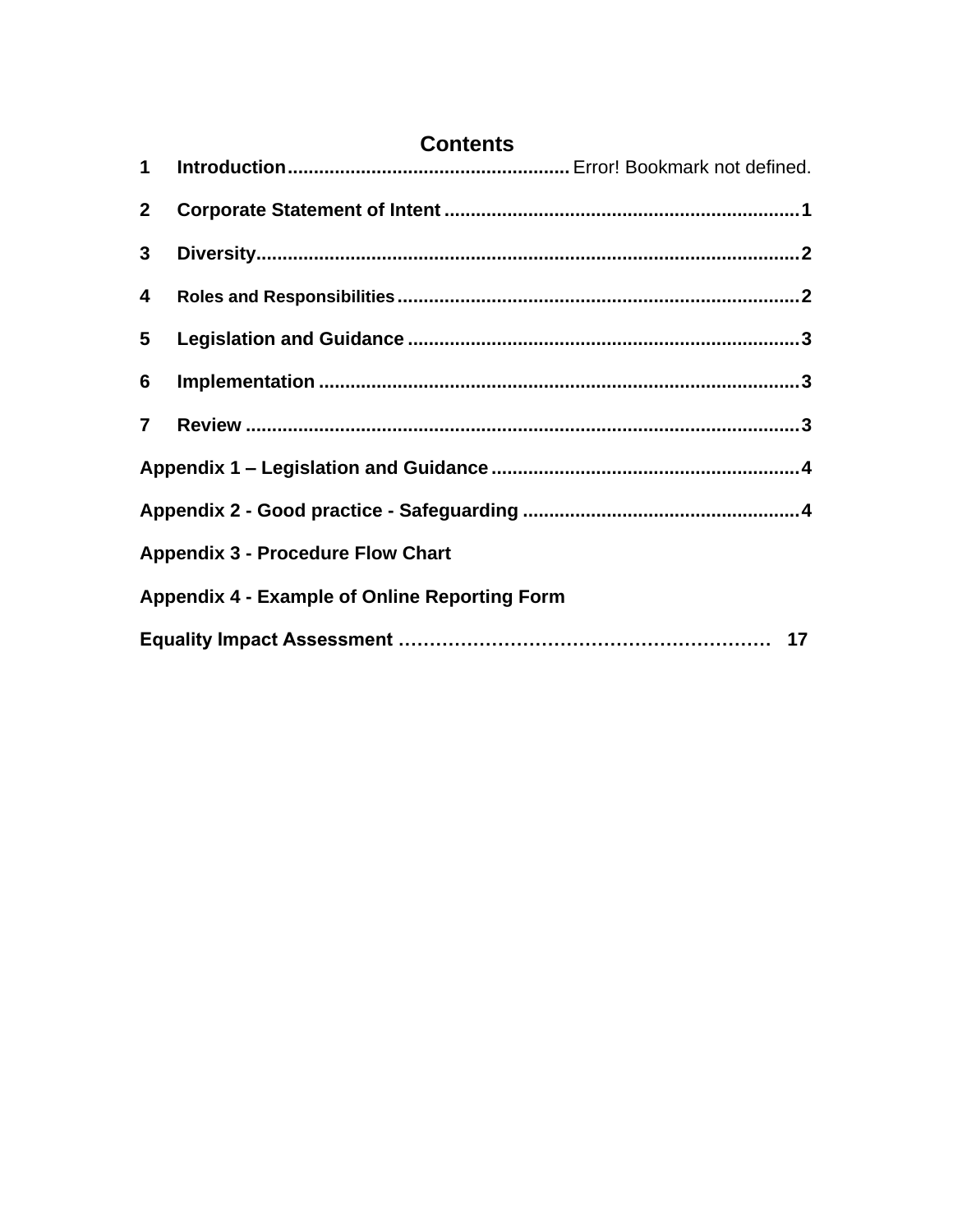#### **1. Introduction**

West Lothian College is committed to providing a safe and protected environment for all. The College complies fully with current, relevant legislation and statutory guidance to ensure the safety of staff and students whilst widening access and promoting inclusiveness and diversity. The College recognises that adults at risk and children and young people often have a wide variety of needs and characteristics that may require special consideration.

In considering this policy, professionals can demonstrate, and record, that such considerations have been made and communication is appropriate to the students' level of understanding.

The College works successfully in partnership with a wide range of key local and national stakeholders to identify the needs of potential learners, design programmes, and provide progression routes and access to employment. The College learner profile includes young people of school age i.e. pupils and adult learners who are recognised as adults at risk. Partners include West Lothian Council Education Services, West Lothian Council Community Health and Social Care Partnership, Skills Development Scotland and Employers.

The College will operate in close collaboration with statutory agencies and be guided by National Guidance for Child Protection in Scotland 2010, Protection of Vulnerable Groups (Scotland) Act 2007 (the 2007 Act) and other relevant legislation and guidance noted in Appendix 1.

Where relevant, applicants and employees are members of the Protection of Vulnerable Groups Scheme (the PVG Scheme) which has been introduced by the Protection of Vulnerable Groups (Scotland) Act 2007 (the 2007 Act). Students on placement as part of their course who require to be members of the PVG scheme will be processed by the college.

#### <span id="page-3-0"></span>**2. Corporate Statement of Intent**

The following policy statement has been agreed and adopted by the college:

West Lothian College confirms its commitment to ensuring that all children, young people and vulnerable adults have the right to be cared for, protected from harm and to participate in a safe environment, in which their rights and needs are respected. The welfare of children, young people and vulnerable adults is paramount.

This policy is set in conjunction with: **Student Carers Policy**, **Equality, Diversity and Inclusion Policy** and the **Prevent Duty Guidance**: for Scotland derived from the Counter–Terrorism and Security Act (2015). The college will work in collaboration with Social Services and Police Scotland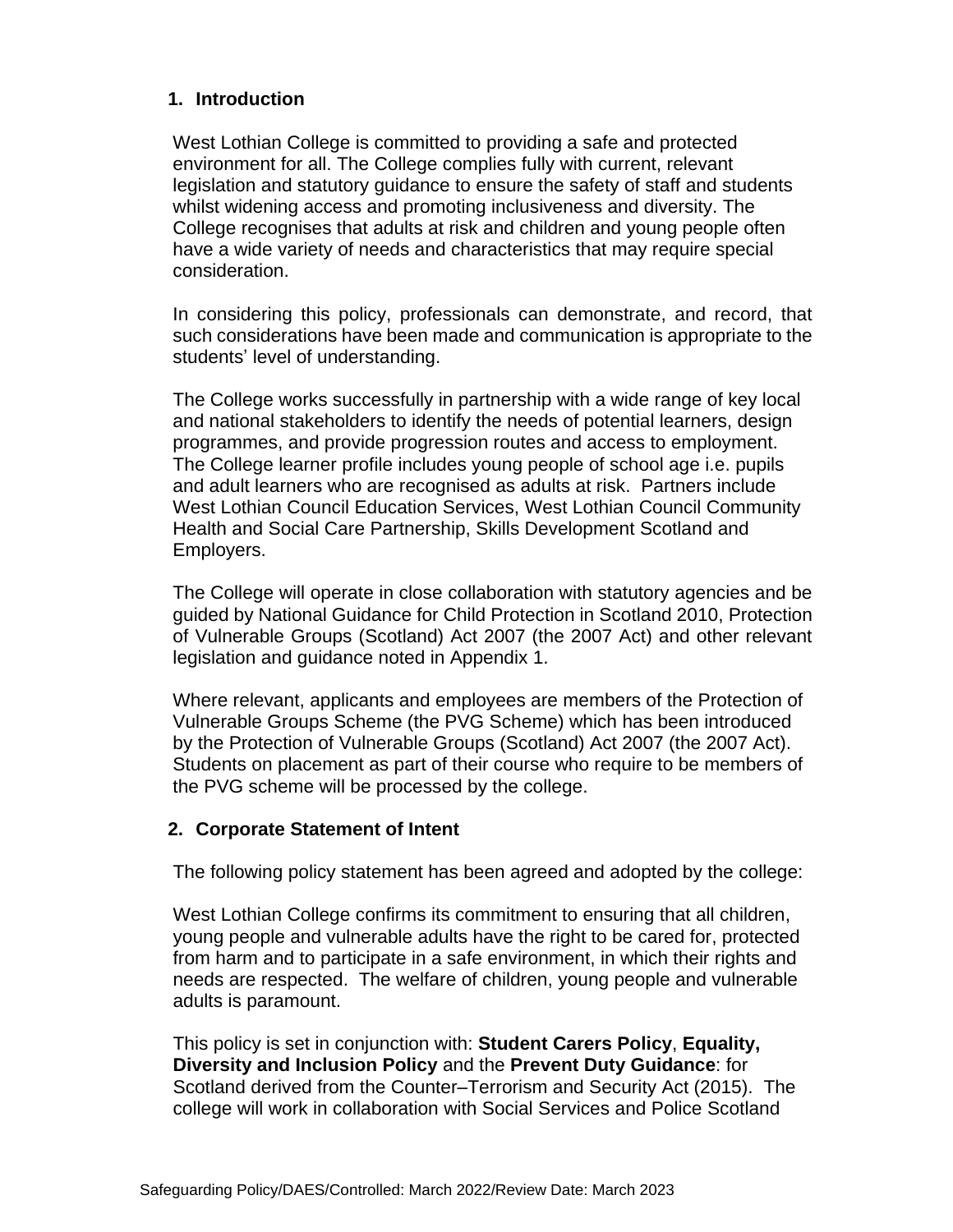along with other agencies to protect children, young people and vulnerable adults

#### <span id="page-4-0"></span>**3. Diversity**

All learners including children, young people and vulnerable groups have a wide variety of needs and characteristics that may require special consideration.

These include age, race, ethnicity, religion, culture, sexual orientation, ability and social and cultural difference. It is vitally important that these diverse needs are explicitly considered when making decisions relating to safeguarding. When following procedure, it is crucial that professionals clearly demonstrate and record that such considerations have been made. All communication with children, vulnerable adults and/or their families must be appropriate to their level of understanding.

#### <span id="page-4-1"></span>**4. Roles and Responsibilities**

- The college **Board of Governors** is ultimately responsible for and is committed to ensuring that the college meets all legislative requirements relating to children, young people and adults at risk and that related policies and procedures are implemented and maintained.
- **All staff** as part of their normal activities have a role to play in safeguarding children, young people and adults at risk. All staff will therefore be made aware of their obligation to adhere to the policy and will engage with mandatory training annually.
- **HR and People Development –** to put in place robust staff recruitment practices and mandatory staff development. The Head of HR and People Development will be responsible for ensuring that Protection of Vulnerable Groups (PVG) membership is processed. The Senior HR Business Partner is responsible for ensuring all new members of staff receive copies of the Safeguarding Policy for reporting concerns and the name of the designated person. HR and People Development team will put in place mandatory training for all staff.
- **Vice Principal, Learning and Attainment** to strategically lead safeguarding practice across college and review policies and procedures annually and ensure implementation of these. The Assistant Principal, Learning and Attainment has a lead role in counter terrorism activity and will liaise with Police Scotland on this.
- **Designated Member of Staff (Director of Access, Employability and Schools) –** will manage the Safeguarding Team and oversee operational practice. The Designated Member of staff will ensure mandatory staff development is provided to all staff and will be responsible for ensuring appropriate training and development of the Safeguarding Team. The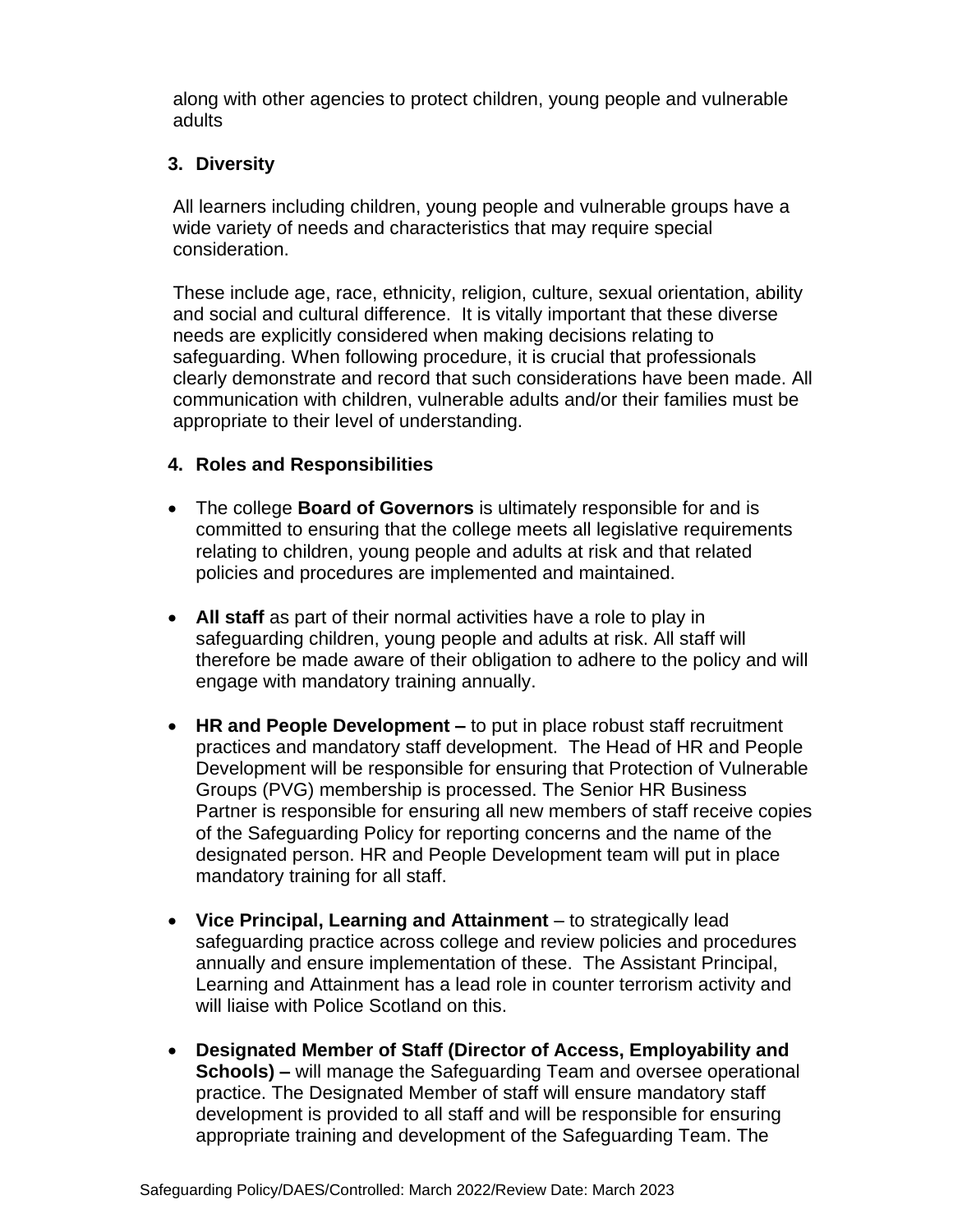Designated Member of Staff will report on safeguarding activities to the Executive Leadership Team annually.

• **Responsibility of Safeguarding Team** – to promote a safe environment for all and to action swiftly any safeguarding concerns raised. To communicate effectively internally with students and staff and externally with key agencies when children, young people and vulnerable adults are deemed to be at risk. To report, record and maintain records as required. The Safeguarding Team will be responsible for providing support for staff and for informing the Designated Member of Staff and the Vice Principal, Learning and Attainment of all safeguarding situations. In summary, any individual at risk of harm or at risk of being radicalised or drawn into extremism will be supported by the Safeguarding Team.

#### <span id="page-5-0"></span>**5. Legislation and Guidance**

Key legislation, guidance and policy relevant to Safeguarding are noted in Appendix 1.

#### <span id="page-5-1"></span>**6. Implementation**

The Designated Member of Staff and the Safeguarding Team will ensure that the policy is implemented in line with other relevant policies and procedures as noted above. The names and contact details of the current Safeguarding Team will be communicated to all staff across college on a regular basis and held by the Support for Learning Team, reception staff and College Management. Safeguarding procedures will be sent to all staff on a regular basis.

#### <span id="page-5-2"></span>**7. Review**

The policy will be reviewed annually to assess effectiveness.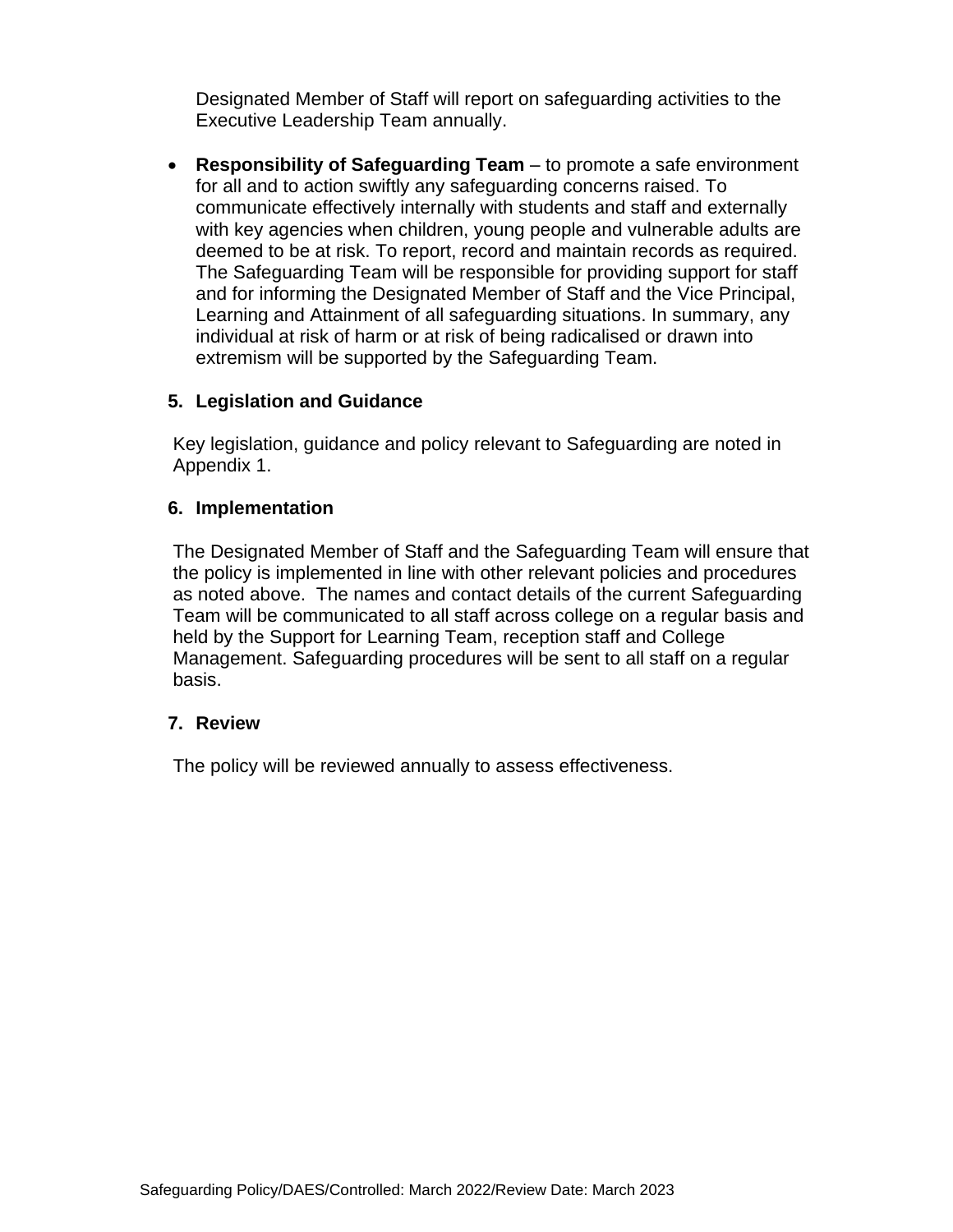#### <span id="page-6-0"></span>**Appendix 1 – Legislation, Guidance and Strategy**

- National Guidance for Child Protection in Scotland 2010
- Children (Scotland) Act 1995
- Data Protection Act 1998 **(**amended by the UK Freedom of Information Act 2000)
- Education (Scotland) Act 1980
- Freedom of Information Act (Scotland) 2002
- Further and Higher Education (Scotland) Act 1992
- Further and Higher Education (Scotland) Act 1992 Amendment Order 2003
- Health and Safety at Work Act 1974 (and related regulations)
- Police Act 1997
- Protection of Children Act 1999
- Protection of Children (Scotland) Act 2003
- School Pupil Records (Scotland) Regulations 1990
- Getting it Right for Every Child 2008
- Children and Young People (Scotland) act 2014
- Mental Health (Scotland) act 2015
- Counter Terrorism and Security Act 2015
- Prevent Duty Guidance: for Scotland derived from the Counter Terrorism and Security Act 2015
- It's Everyone's Job to Make Sure I'm Alright (Scottish Executive 2002)
- The United Nations Convention on Rights of the Child
- Equally Safe: Scotland's strategy to eradicate violence against women and girls in Scotland, 2018 (including safer together training to promote understanding of Gender Based Violence)
- Adult Support and Protection (Scotland) act 2007
- Protection of Vulnerable Groups (Scotland) Act 2007 (the 2007 Act)
- <span id="page-6-1"></span>• Protection of Vulnerable Groups Scheme (the PVG Scheme)

Further links with the following will influence and update ongoing practice:

- SAMH suicide prevention training
- Smart justice approach
- Trauma informed practice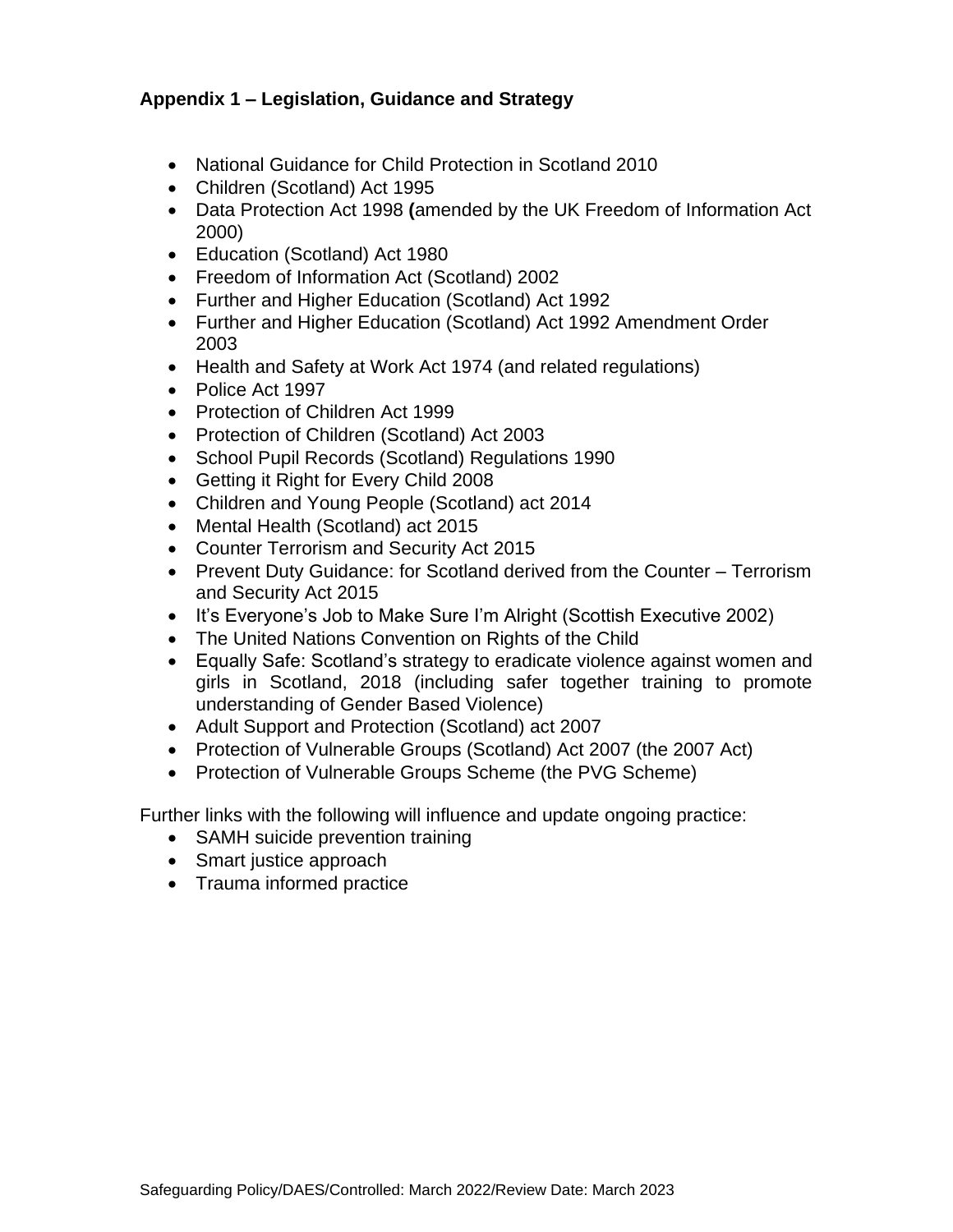#### **Appendix 2 - Good Practice – Safeguarding: Working with children & young people and adults at risk**

Safeguarding means protecting the health well-being and human rights of children, young people and adults at risk, enabling them to live safely free from abuse and neglect. Safeguarding is everyone responsibility. It is about people and organisations working together to prevent and reduce both the risks and experience of abuse or neglect.

#### **WHAT TO DO…**

#### **If someone talks to you about abuse or concerns:**

- Advise that you will have to pass the information on.
- Allow him or her to speak without interruption, listen to what is said, but do not investigate
- Be sensitive to feelings of guilt and isolation, do not make any judgement.
- Let them know that they were right to share this information with you.

#### **If you have concerns or suspect someone may be at risk of harm:**

• Report the matter to the Safeguarding Team immediately. Contact details for the Safeguarding Team are available from Reception and are distributed via email regularly.

#### **If you receive an allegation about anyone or about yourself:**

- Immediately report to the Safeguarding Team who will inform the Designated Member of staff and the Vice Principal, Learning and Attainment.
- Ensure that no one is placed in a position, which could cause compromise.

#### **In all cases:**

.

- Record the facts as soon as possible; report the facts to the Safeguarding Team.
- **Remember it is not your role to investigate.**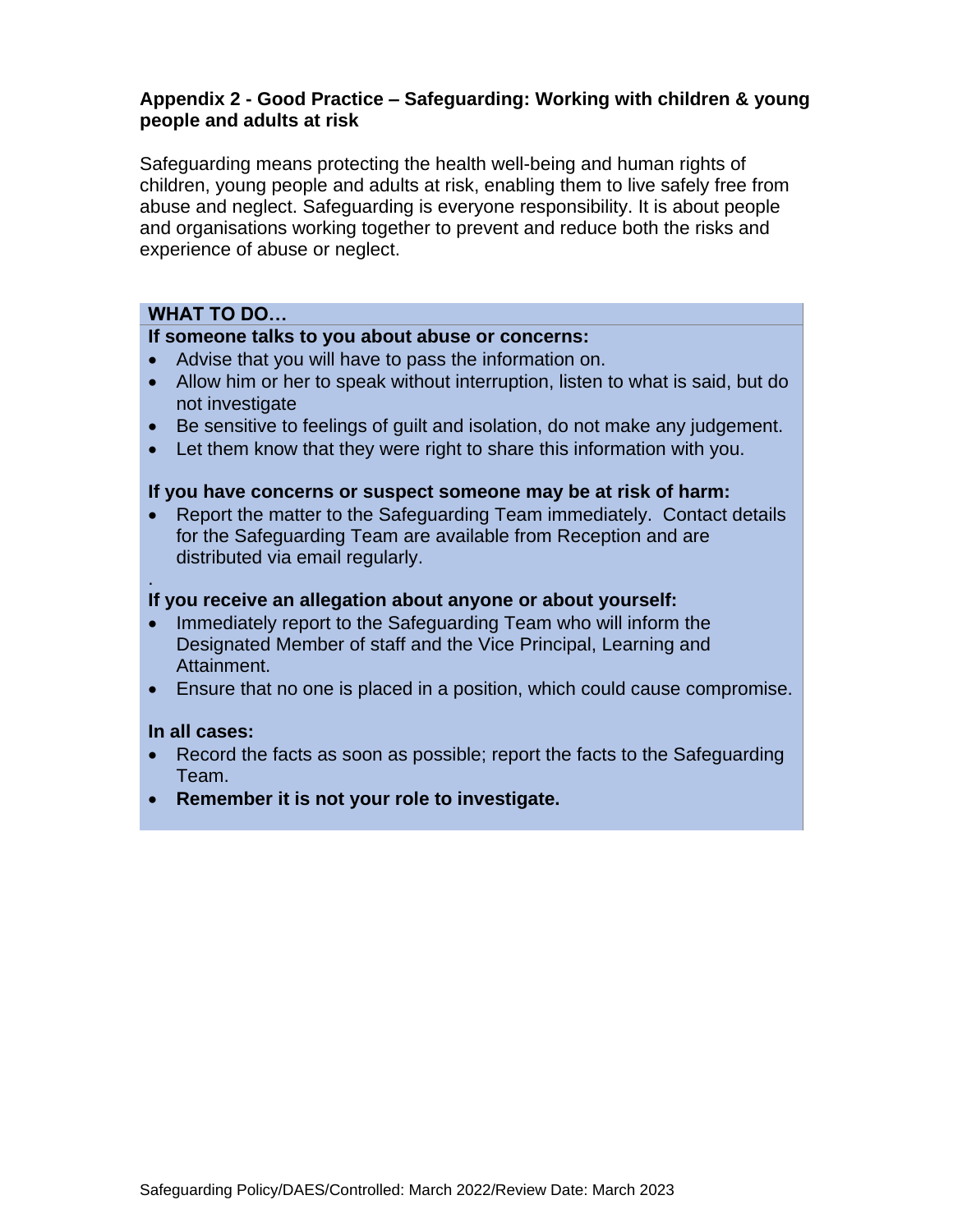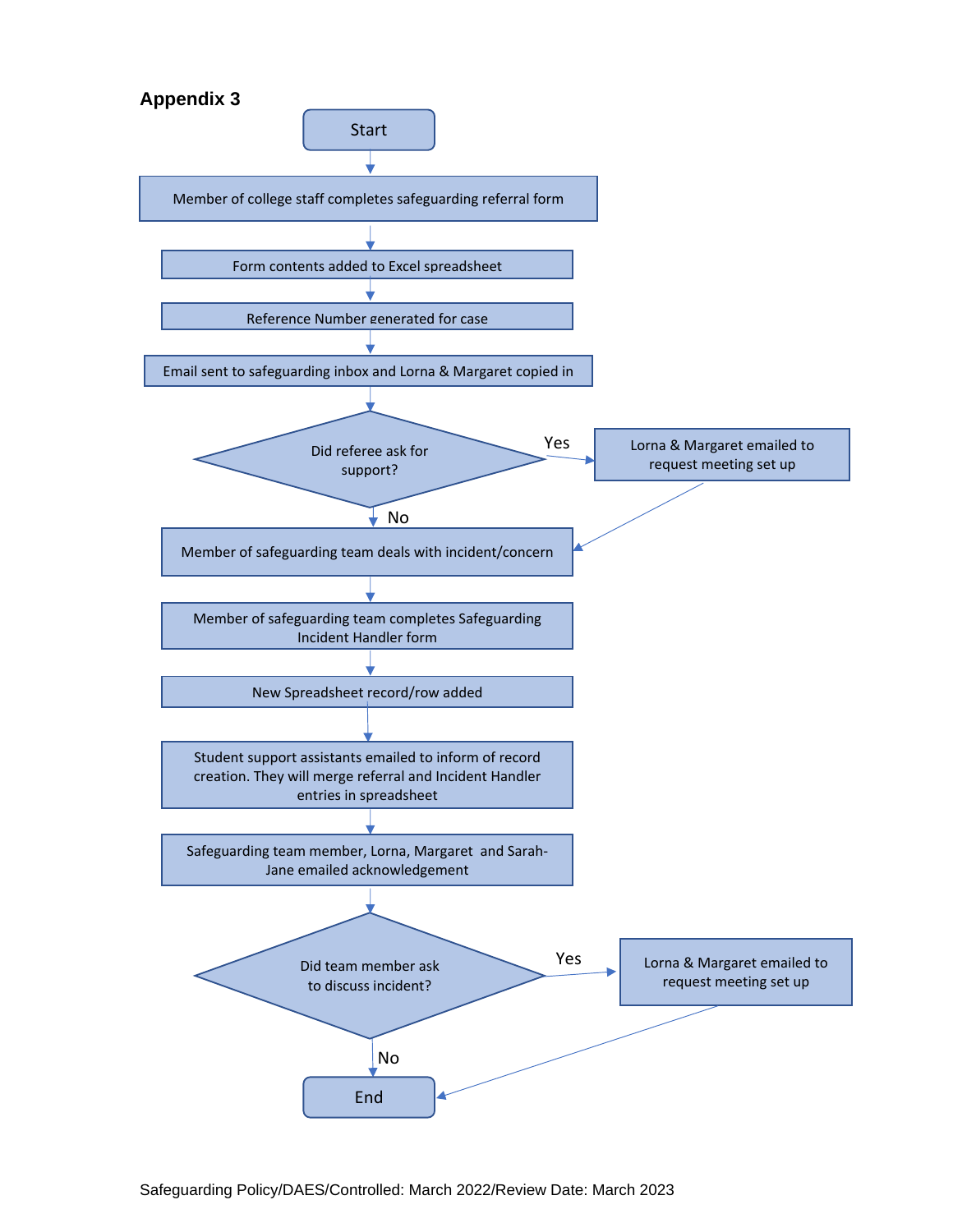# **Appendix 4**

# **Example of Safeguarding Reporting Form – electronic**

| Name of person reporting concern/disclosure:                                                                                                |  |  |
|---------------------------------------------------------------------------------------------------------------------------------------------|--|--|
| Position:                                                                                                                                   |  |  |
| Date:                                                                                                                                       |  |  |
| Time:                                                                                                                                       |  |  |
| Reporting to:                                                                                                                               |  |  |
| Position:                                                                                                                                   |  |  |
| Person at risk:                                                                                                                             |  |  |
| Date of Birth:                                                                                                                              |  |  |
| Age:                                                                                                                                        |  |  |
| Address:                                                                                                                                    |  |  |
| <b>Contact No:</b>                                                                                                                          |  |  |
| Record EXACTLY what the person reported. Record actual details (including<br>questions asked and responses).<br>Continue over if necessary. |  |  |
| Date and time report written:                                                                                                               |  |  |
| Signature Reporter: ___________________ Signature Reported to:____________                                                                  |  |  |
|                                                                                                                                             |  |  |
|                                                                                                                                             |  |  |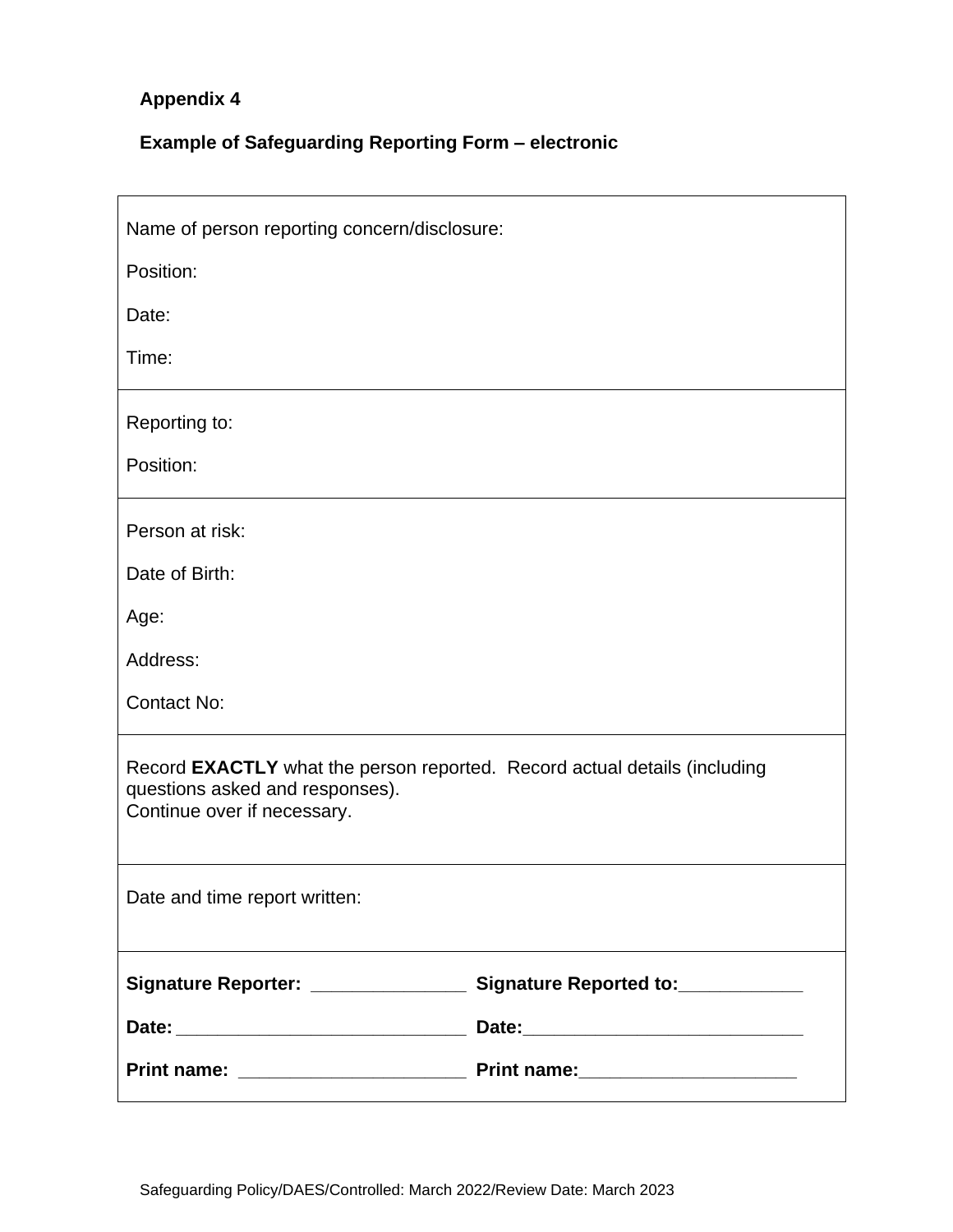# **Safeguarding Reporting Form**

# **Person at Risk: \_\_\_\_\_\_\_\_\_\_\_\_\_\_\_\_\_\_\_\_\_\_\_\_\_\_\_\_\_\_\_\_\_\_\_\_\_**

| <b>Action</b> | <b>Discussion</b> | <b>Staff Initial Date/Time</b> |
|---------------|-------------------|--------------------------------|
|               |                   |                                |
|               |                   |                                |
|               |                   |                                |
|               |                   |                                |
|               |                   |                                |
|               |                   |                                |
|               |                   |                                |
|               |                   |                                |
|               |                   |                                |
|               |                   |                                |
|               |                   |                                |
|               |                   |                                |
|               |                   |                                |
|               |                   |                                |
|               |                   |                                |

Number of additional pages: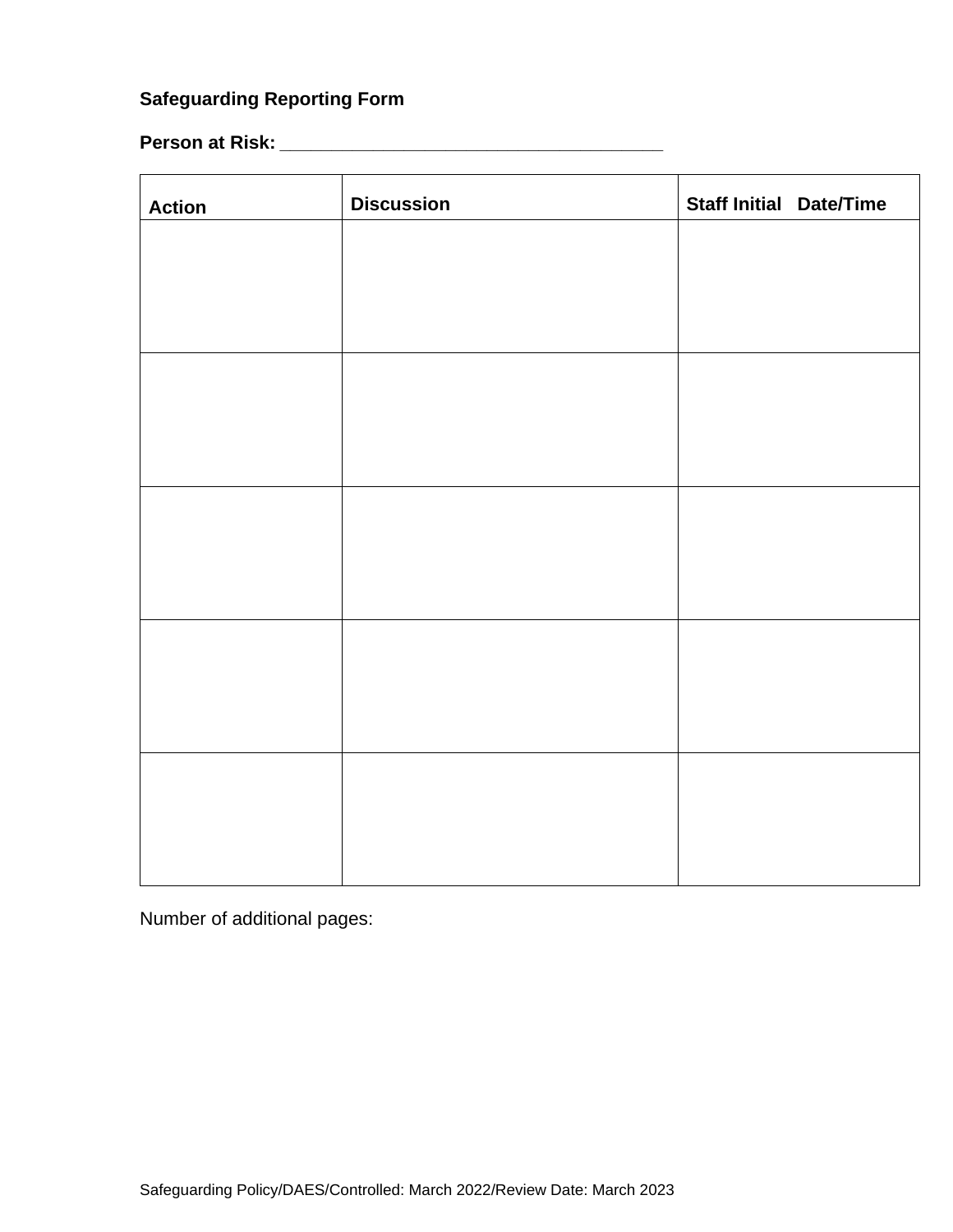

## **Equality Impact Assessment**

Before carrying out an EIA, you should familiarise yourself with the College's EIA Policy Statement and Guidance, along with further information and resources which are available on SharePoint.

EIA covers **strategies**, **policies, procedures, plans, provisions, criteria, functions, practices and activities, including decisions and the delivery of services**, but will be referred to hereinafter as 'policy/practice'.

| <b>Policy/Practice (name</b><br>or brief description):                                                                                                                                      | <b>Child Safeguarding Policy</b>                                                                                                                                                                                                                                                                                                                                                                                                                                                                                                                                                                                                                                 |
|---------------------------------------------------------------------------------------------------------------------------------------------------------------------------------------------|------------------------------------------------------------------------------------------------------------------------------------------------------------------------------------------------------------------------------------------------------------------------------------------------------------------------------------------------------------------------------------------------------------------------------------------------------------------------------------------------------------------------------------------------------------------------------------------------------------------------------------------------------------------|
| <b>Strategy/Policy</b><br>includes Equalities                                                                                                                                               | Text to be included in strategy/policy:                                                                                                                                                                                                                                                                                                                                                                                                                                                                                                                                                                                                                          |
| <b>Statement of</b>                                                                                                                                                                         | <b>Statement of Inclusiveness</b>                                                                                                                                                                                                                                                                                                                                                                                                                                                                                                                                                                                                                                |
| <b>Inclusiveness? Yes</b>                                                                                                                                                                   |                                                                                                                                                                                                                                                                                                                                                                                                                                                                                                                                                                                                                                                                  |
|                                                                                                                                                                                             | West Lothian College is an inclusive organisation and all<br>policies, procedures, strategies, plans, provisions,<br>criteria, functions, practices and activities, including<br>decisions and the delivery of services are assessed to<br>consider the impact on staff and students covered by the<br>Equalities Act 2010 by the completion of an Equalities<br>Impact Assessment (EIA). Protected characteristics are<br>defined as age, disability, gender reassignment,<br>marriage or civil partnership (in employment only),<br>pregnancy and maternity, race, religion or belief, sex,<br>sexual orientation.<br>Please see end of this document for EIA. |
|                                                                                                                                                                                             | Reason for Equality Impact Asessment (choose from the following options):                                                                                                                                                                                                                                                                                                                                                                                                                                                                                                                                                                                        |
| Proposed new<br>policy/practice<br>Proposed change to<br>an existing<br>policy/practice<br>Undertaking a review<br>of an existing<br>policy/practice<br>Other (please give<br>٠<br>detail): | Proposed change to an existing policy/practice – merger<br>of several policies to provide one overarching policy.                                                                                                                                                                                                                                                                                                                                                                                                                                                                                                                                                |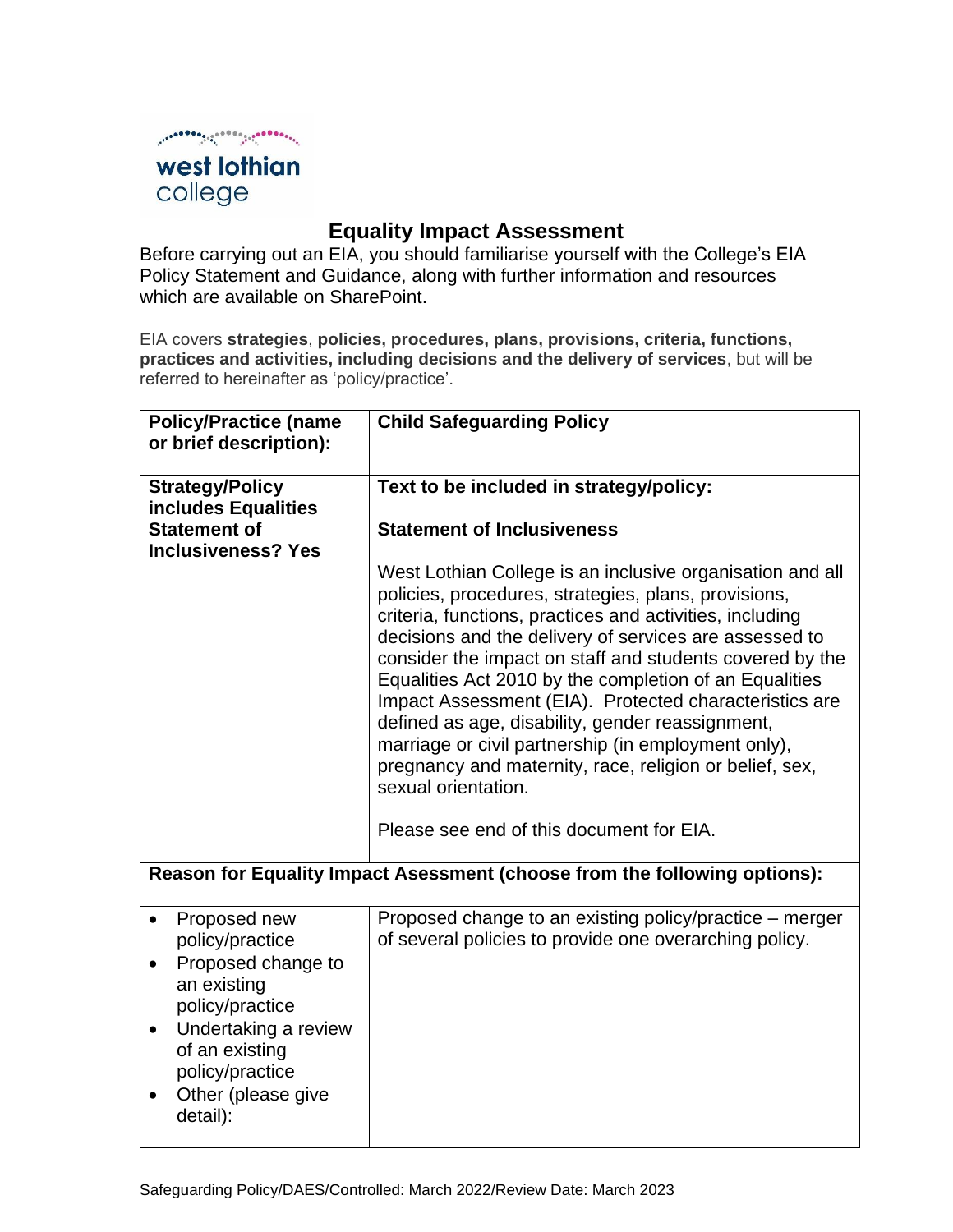| Person responsible for the policy area or practice:                                                                                                                                                                                      |                                                                                                                                                                                                                                                    |  |
|------------------------------------------------------------------------------------------------------------------------------------------------------------------------------------------------------------------------------------------|----------------------------------------------------------------------------------------------------------------------------------------------------------------------------------------------------------------------------------------------------|--|
| Name:                                                                                                                                                                                                                                    | <b>Margaret Forisky</b>                                                                                                                                                                                                                            |  |
| Job title:                                                                                                                                                                                                                               | Director of Access, Employability and Schools                                                                                                                                                                                                      |  |
| An Equality Impact Assessment must be carried out if the policy/practice:                                                                                                                                                                |                                                                                                                                                                                                                                                    |  |
| affects operational or strategic functions of the College<br>is relevant to the promotion of equality (in terms of the Public Sector Equality<br>Duty 'needs' as set out in the Policy and Guidance)                                     |                                                                                                                                                                                                                                                    |  |
| Why the EIA is being<br>carried out                                                                                                                                                                                                      | Relevant to operational and strategic functions of the<br>college<br>Relevant to the promotion of equality (age, disability)                                                                                                                       |  |
| <b>Equality Groups</b>                                                                                                                                                                                                                   |                                                                                                                                                                                                                                                    |  |
| Relevant to the Policy/Practice, identify which of the undernoted equality groups are<br>impacted upon:                                                                                                                                  |                                                                                                                                                                                                                                                    |  |
| Age<br>$\bullet$<br><b>Disability</b><br>race (including<br>ethnicity and<br>nationality)<br>religion or belief<br>sex<br>sexual orientation<br>gender<br>reassignment<br>pregnancy and<br>maternity<br>marriage or civil<br>partnership | No negative impact for any group. Policy is designed to<br>clearly advise staff on responsibilities which the college<br>has to care for, protect from harm and promote a safe<br>environment for children, young people and vulnerable<br>adults. |  |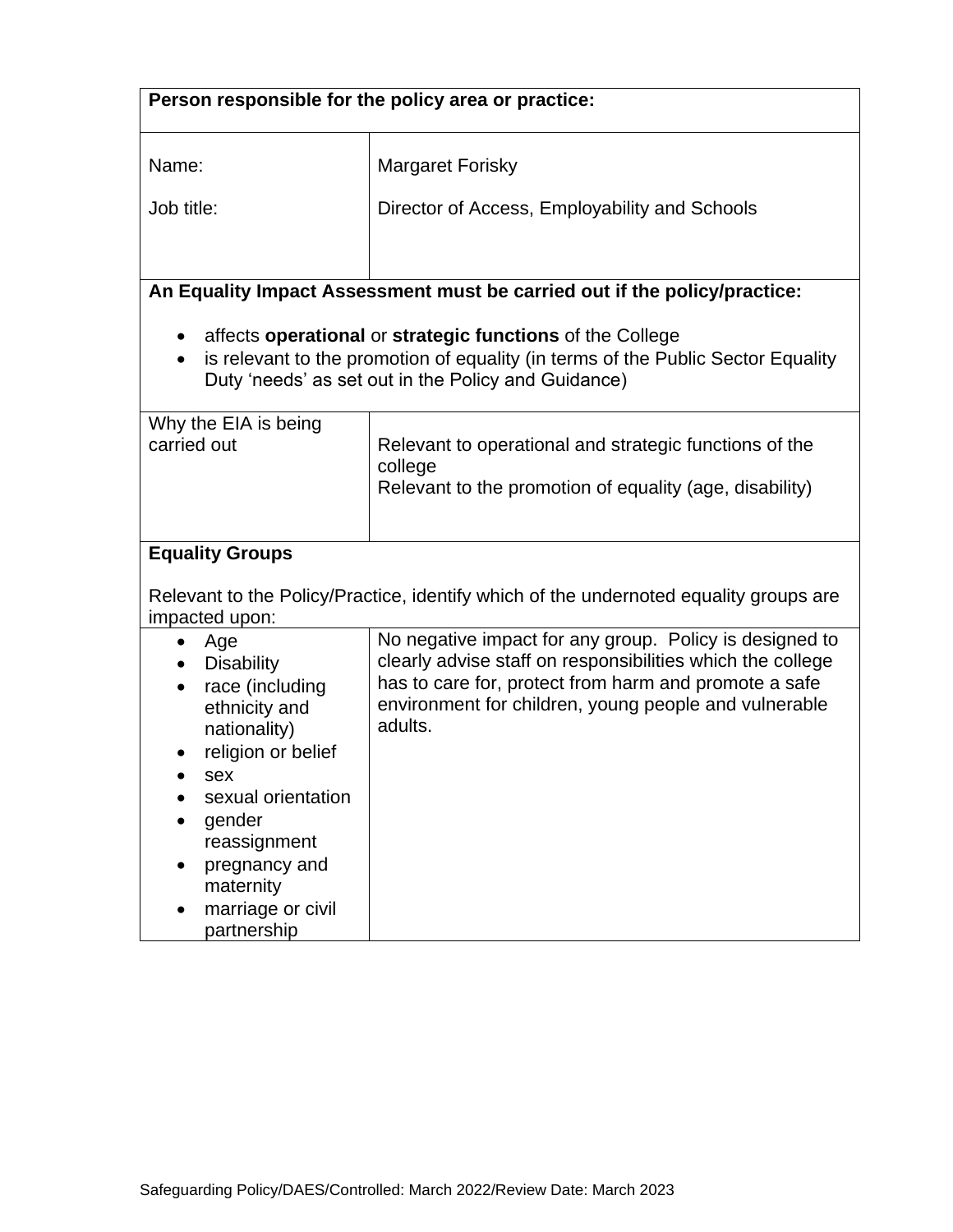## **Record your assessment against the following statements:**

| <b>Statement</b>                                                                                                                                                                             | <b>Equality assessment</b>                                                                                                                                                                                                                                    |
|----------------------------------------------------------------------------------------------------------------------------------------------------------------------------------------------|---------------------------------------------------------------------------------------------------------------------------------------------------------------------------------------------------------------------------------------------------------------|
| Detail the evidence of the<br>needs of the identified equality<br>groups and any gaps in<br>information                                                                                      | No group is negatively impacted. The policy<br>ensures that staff practices are promoted to<br>ensure safeguarding.                                                                                                                                           |
| Will application of this<br>policy/practice lead to<br>discrimination (direct or<br>indirect), harassment,<br>victimisation, less favourable<br>treatment for particular equality<br>groups? | <b>No</b>                                                                                                                                                                                                                                                     |
| If yes, how will the<br>policy/practice be changed to<br>contribute to advancing<br>equality of opportunity                                                                                  | N/A                                                                                                                                                                                                                                                           |
| State how this policy/practice<br>will foster good relations:                                                                                                                                | Policy is written to provide clear guidance to<br>all and ensure that the rights of children,<br>young people and vulnerable adults are<br>protected, in line with our corporate<br>responsibilities and without prejudicing<br>treatment of any other group. |
| Will the policy/practice create<br>any barriers for any other<br>groups?                                                                                                                     | <b>No</b>                                                                                                                                                                                                                                                     |
| If yes, how will the<br>policy/practice be changed to<br>contribute to advancing<br>equality of opportunity                                                                                  | <b>No</b>                                                                                                                                                                                                                                                     |
| Which equality groups or<br>communities have been<br>consulted in the development<br>and review of this<br>policy/practice?                                                                  | None                                                                                                                                                                                                                                                          |

#### **Equality Impact Assessment Outcome**

Select one of the four options below to indicate how the development/review of the policy/practice will be progressed and state the rationale for the decision. (Delete the options that do not apply):